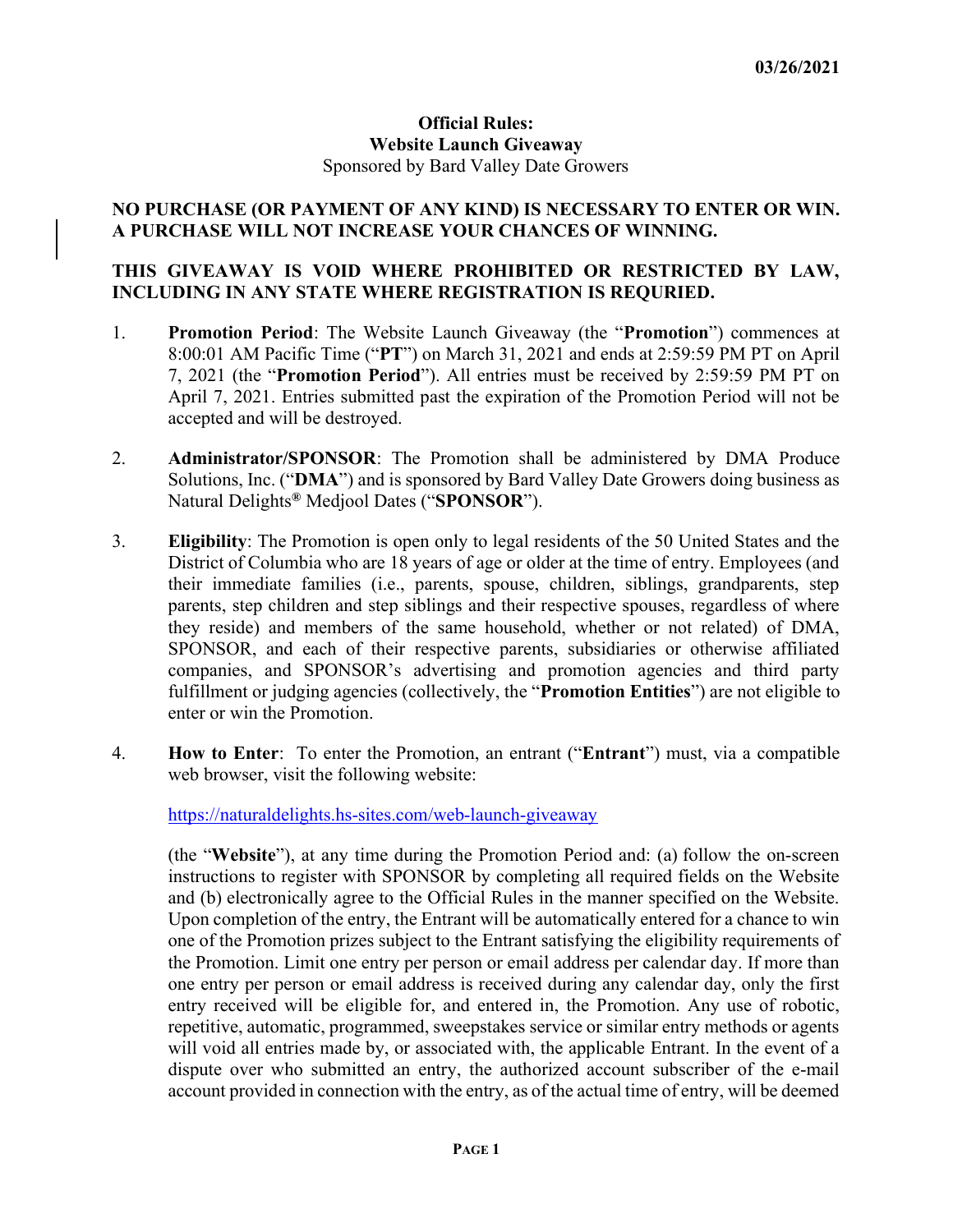to be the Entrant. The "authorized account subscriber" is defined as the natural person who is assigned an e-mail address by an Internet access provider, online service provider or other organization (e.g., a business or education institution) that is responsible for assigning e-mail addresses for the domain associated with the submitted e-mail address. All entries become the sole property of SPONSOR for all purposes.

Agreement to Official Rules: Each Entrant, by entering the Promotion, agrees fully and unconditionally to abide by the terms of the Official Rules and the decisions of SPONSOR or its designated agent, which are final and legally binding in all respects. Should SPONSOR, determine, in its sole discretion, that any Entrant has violated any of the provisions in the Official Rules, SPONSOR shall have no obligation to award a Prize to such Entrant. SPONSOR reserve the right, in its sole discretion, to disqualify any Entrant it determines to be acting in violation of these Official Rules or any federal or state, law, rule or regulation. The SPONSOR reserves the right, in addition to the right to disqualify such Entrant, to seek damages and other remedies from any such Entrant to the fullest extent permitted by law.

5. Prizes: There is a total of fifteen (15) Prizes available to be won in the Promotion as follows:

 (15) Winners will receive a 5-count product assortment of Natural Delights® Medjool Date products.

The approximate retail value ("ARV") of all prizes available to be won in this Promotion is \$600.00 USD.

Prize Drawing: Fifteen (15) total prize winners will be selected in a random drawing to be held at the conclusion of the Promotion at the offices of DMA from among all valid entries received during the Promotion Period. The Prize winners will be notified by April 9, 2021 by email.

The number of eligible entries received will determine the odds of winning a Prize. For example, if there are 5,000 eligible entries during the Promotion Period, the odds of winning will be 1:5,000; if there are 10,000 eligible entries during the Promotion Period, the odds of winning will be 1:10,000, and so on.

Prize Restrictions: Each selected Prize winner will be required to complete and return an Affidavit of Eligibility and Liability Release and except where prohibited by law, a Publicity Release Form (collectively, the "Affidavit/Release") within five days of receipt. In the event that a selected Prize winner is disqualified for any reason, or if any Prize is forfeited or unclaimed for any reason, an alternate Prize winner will be selected from among all remaining Entrants and will be subject to the same requirements as the initially selected Prize winner.

The winners of the Prizes may not substitute, assign or transfer any Prize or redeem any Prize for cash, but SPONSOR reserves the right, at its sole discretion, to substitute the Prize (or any portion thereof) with one of comparable or greater value. Further, SPONSOR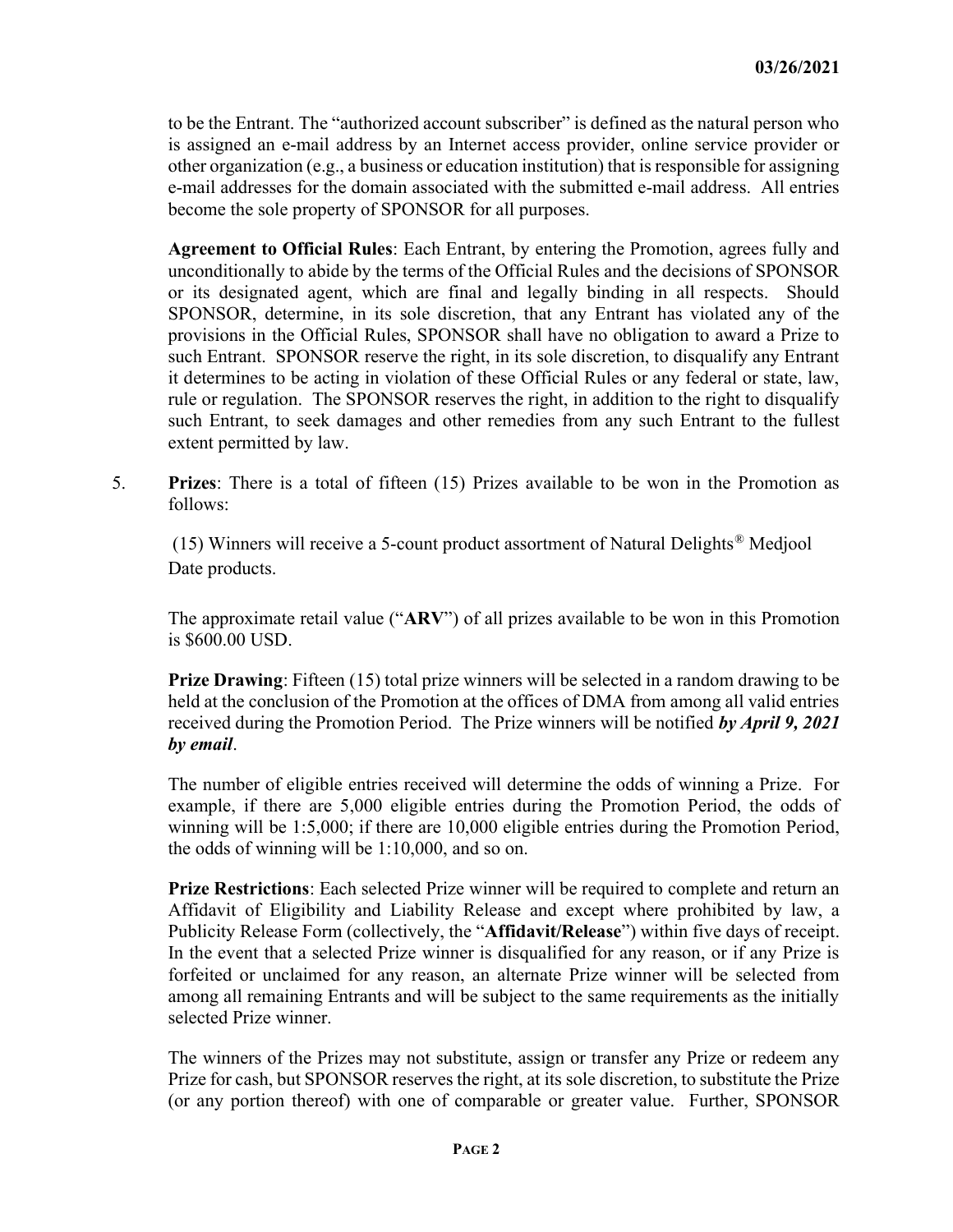reserves the right to forfeit or award any unclaimed or leftover Prizes at its sole discretion. Additional restrictions may apply.

- 6. Limitation on Liability: Entrants assume all risk of loss, damage, destruction, delay or misdirection of materials/mail/e-mail submitted to SPONSOR. By entering, each Entrant agrees to abide by the Official Rules and the decisions of SPONSOR, or its designated agent, which will be final and legally binding in all respects. Each Entrant further agrees by entering the Promotion that the Prizes are awarded upon the condition that each Entrant holds all Promotion Entities harmless from any and all injuries, losses, or damages of any kind to persons or property, including death, sustained, in whole or in part, directly or indirectly, in connection with or resulting from acceptance, possession or use/misuse of the Prizes, or participation in this Promotion or participation in or travel to any Promotion or Prize related activities. Entrants further acknowledge that the Promotion Entities have neither made, nor are in any manner responsible or liable for, any warranty, representation or guarantee, expressed or implied, in fact or in law, relative to any item that is part of the Prizes. The Promotion Entities are not responsible for technical, hardware, software, or telephone or any other communication failures of any kind, lost or unavailable network connections, fraud, incomplete, garbled, or delayed computer transmissions, lost or unreceived entries, whether caused by Promotion Entities, users, any of the Entrants or by any of the equipment or programming associated with or utilized in the Promotion or on the Website or by technical or human error which may occur and/or which may damage a user's system or limit an Entrant's ability to participate in the Promotion. CAUTION: ANY ATTEMPT BY AN ENTRANT TO DELIBERATELY DAMAGE ANY WEB SITE OR UNDERMINE THE LEGITIMATE OPERATION OF THIS PROMOTION IS A VIOLATION OF LAW. SHOULD AN ATTEMPT BE MADE, SPONSOR RESERVES THE RIGHT TO REPORT SUCH VIOLATION TO LAW ENFORCEMENT AND COOPERATE IN THE PROSECUTION OF ANY SUCH INDIVIDUAL, AND TO SEEK DAMAGES FROM ANY SUCH INDIVIDUAL TO THE FULLEST EXTENT PERMITTED BY LAW. If for any reason this Promotion is not capable of running as planned due to infection by computer virus, bugs, tampering, unauthorized intervention, fraud, technical failures, or any other causes beyond the control of the SPONSOR, or its designated agent, which corruption affects the administration, security, fairness, integrity, or proper conduct of this Promotion, the Sponsor may take any action it determines its sole and absolute discretion to be appropriate under the circumstances, including either terminating the Promotion or substituting another giveaway. The SPONSOR reserve the right at its sole and absolute discretion, to disqualify any individual who tampers with the entry process, and/or to cancel, terminate, modify or suspend the Promotion or any element thereof, and SPONSOR may conduct a random drawing to award the Prizes using all eligible, non-suspect entries received as of the date of action requiring such termination.
- 7. Use of Information: By accepting the Prize, in addition to the permissions and other authorizations contained in the form of Affidavit/Release to be signed by the Prize winners, the Prize winners consent to and give SPONSOR and any other party authorized by SPONSOR the right to video and/or audio tape the Prize winners with any item that is part of the Prizes or during any Prize activity and to use, adapt, publish, display, develop and/or edit the Prizes winner's name, address (city or state only), voice, likeness, photograph, biographical information and/or statements about the Promotion for publicity, advertising,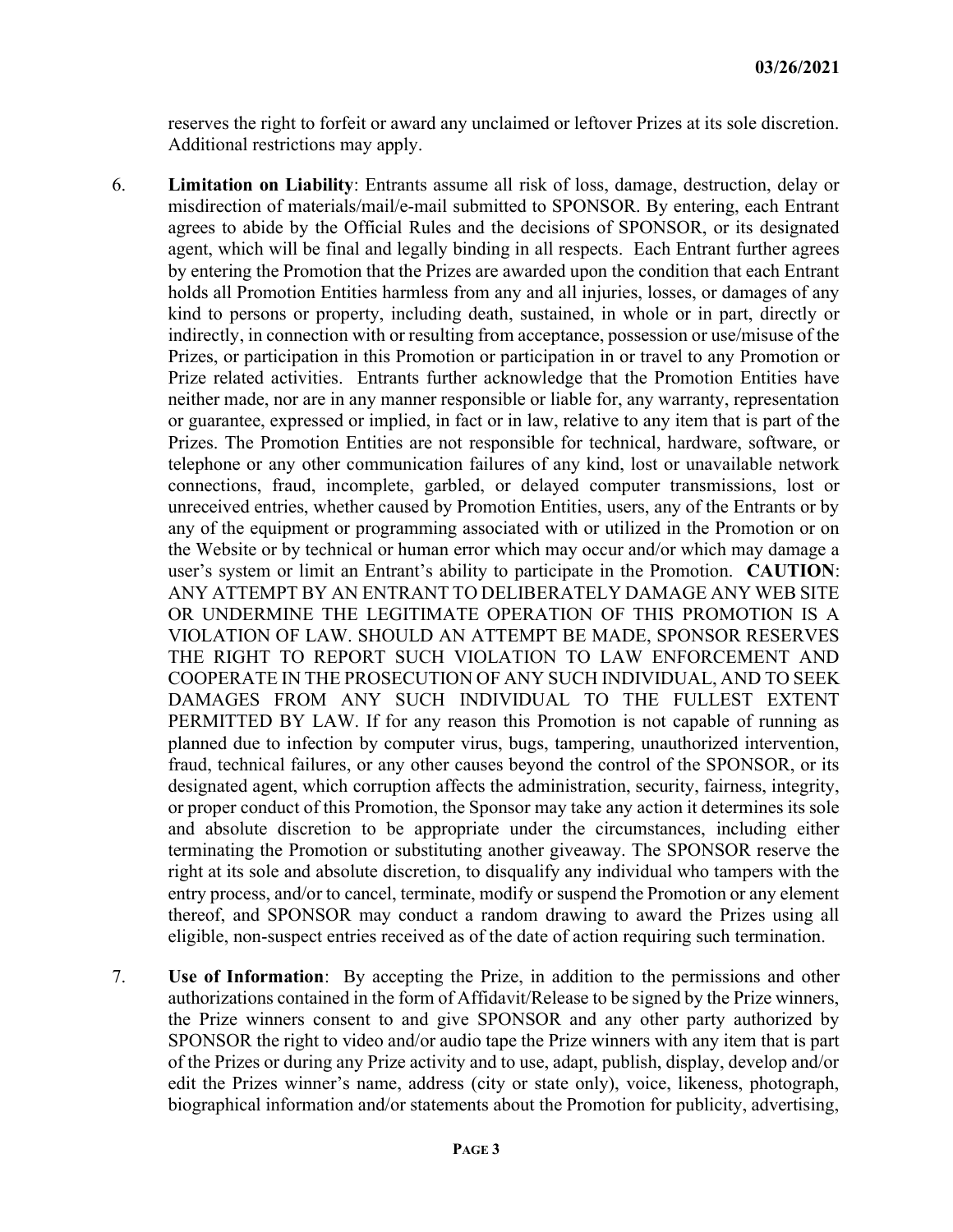trade and promotional purposes in any and all media now known or hereafter discovered, worldwide, and on the world wide web without review, notification or approval, and without additional compensation, in perpetuity, except where prohibited by law.

- 8. Taxes: All income, sales, use and other taxes (and the reporting thereof) imposed as a result of the award of a Prize and any other fees or costs associated with a Prize are solely the responsibility of each Prize winner. It is each Prize winner's responsibility to understand and abide by any federal, state, local and/or other applicable tax laws that may apply to receipt of a Prize. Each Prize winner may be required to provide certain tax information requested by SPONSOR or the Promotion Administrator to enable the completion of applicable reporting forms before or upon receipt of a Prize, including but not limited to an IRS 1099 Tax Form for the value of a Prize and each Prize winner agrees to fully cooperate with Sponsor or the Promotion Administrator in conjunction with the issuance of IRS 1099 Tax Form.
- 9. Governing Law; Jurisdiction; Dispute Resolution: By completing the act of entering the Promotion, each Entrant agrees that the Promotion, and all issues questions and other matters of any kind concerning the construction, validity, interpretation and enforceability of these Official Rules, each Entrants' rights and obligations, and the rights and obligations of the Sponsor and the other Promotion Entities in connection with the Promotion, shall be governed by the laws of Arizona, USA, as well as all applicable federal, state and local laws and regulations. Each Entrant further agrees that (a) any and all disputes, claims and causes of action arising out of, or connected with, the Promotion or the awarding of a Prize shall be resolved individually, without resort to any form of class action, and exclusively by the United States District Court for the District of Arizona located in Yuma, Arizona; (b) any and all claims, judgments and awards shall be limited to actual out-of-pocket costs incurred, including costs associated with entering the Promotion but in no event shall any award include attorney's fees; and (c) under no circumstances will Entrant be permitted to obtain awards for, and each Entrant hereby waives all rights to, claim punitive, incidental, special, consequential and any other damages, other than out-of-pocket expenses (other than attorney's fees), and any and all rights to have damages multiplied or otherwise increased. SOME JURISDICTIONS DO NOT ALLOW THE LIMITATIONS OR EXCLUSION OF LIABILITY FOR INCIDENTAL, SPECIAL OR CONSEQUENTIAL DAMAGES, SO THE ABOVE MAY NOT APPLY TO YOU.
- 10. Non-Waiver; Severability: Failure by the Sponsor or its designated agent to enforce any term of these Official Rules shall not constitute a waiver of that provision. If any provision of these Official Rules is determined to be invalid or unenforceable, the remaining provisions of these Official Rules shall otherwise remain in effect and shall be construed in accordance with their terms as if the invalid or unenforceable provision was not contained these Official Rules.
- 11. Amendment: SPONSOR reserves the right at any time without notice to modify the Official Rules for clarification and other non-substantive purposes without materially affecting the terms and conditions of the Promotion.
- 12. Copy of Official Rules: For a copy of the Official Rules, please visit the following website: